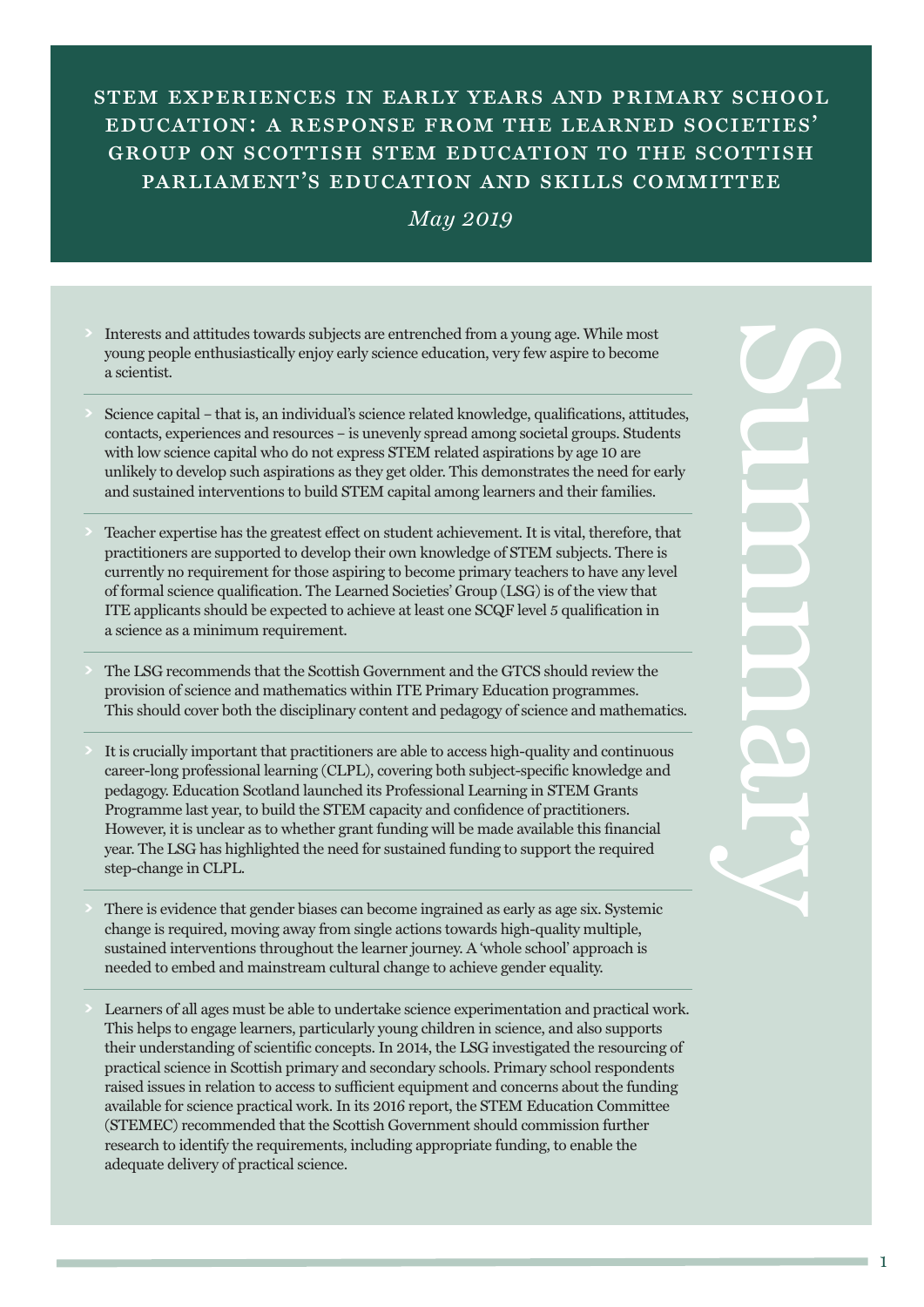**1** The Learned Societies' Group on Scottish STEM Education (LSG) brings together the learned societies and professional associations with a focus on the provision of STEM education at school. **<sup>1</sup>** We welcome the opportunity to respond to the Scottish Parliament Education and Skills Committee's call for evidence on the STEM experiences of three to seven year olds. We would be pleased to discuss our comments with the Committee should members consider this helpful and we look forward to contributing to future inquiries into STEM. We have attached, separately, an overview of the activities undertaken by the LSG organisations to support STEM education in Scotland, including resources aimed at early years and primary school practitioners.

### **Engaging young people in STEM from the early years**

- **2** Interests and attitudes towards subjects are entrenched from a young age. Research has found that "liking science is not enough". While most young people enthusiastically enjoy early science education, very few aspire to become a scientist. The image of STEM as something abstract and difficult has repeatedly been found to be a major barrier to inspiring interest in and uptake of STEM subjects. **2**
- **3** Young people's misconceptions of STEM are compounded by the frequent lack of sufficient science capital – that is, an individual's sciencerelated knowledge, qualifications, attitudes, contacts, experiences and resources. Young learners are influenced by teachers, careers advisers, the media, peers and, often to the largest extent, parents or carers. Research suggests that 65% of young people look to parents and families for career inspiration; **3** and also finds that *"students from families with medium or high science capital are more likely to aspire to science and STEM-related careers and are more likely to plan to study*

*science post-16".* **<sup>4</sup>** Science capital is unevenly spread among societal groups and tends to be higher in middle class families and the research shows that students with low science capital who do not express STEM-related aspirations by age 10 are unlikely to develop such aspirations as they get older.

- **4** These points demonstrate the need for early and sustained interventions to build STEM capital among learners and their families, to inspire interest in STEM subjects from a young age. There is also an ongoing need to promote the message that STEM enables young people to keep their career options open and provides transferable skills that are useful for a wide range of careers, not only those within specific STEM disciplines. Teachers and educators need to be supported to help address these points. We comment on this in the next section.
- **5** While schools can help build science capital among families, action needs to be taken by a wide range of influencers. Yet there have been relatively few interventions aimed at increasing the science capital of parents and families, so that they are more likely to support their children. This is, however, changing. The grant funding that Scottish Government provides to Scotland's four science centres makes provision to support centres' engagement with a greater diversity of people and to support pupils in rural and deprived areas access the centres. In addition, the UK Association for Science and Discovery Centres and the Science Museum Group have launched a new 'Science Capital in Practice' Programme to increase diversity and inclusion in science. **<sup>5</sup>** Three of the 15 UK science centres selected for the programme are based in Scotland: Aberdeen, Dundee and Glasgow. They will receive additional resources to enable children and adults from a more diverse range of backgrounds to participate in science-related experiences and feel that science 'is for me'.

- https://www.kcl.ac.uk/ecs/research/aspires/aspires-final-report-december-2013.pdf **3** Girls in STEM Survey; Accenture; March 2018
- https://www.accenture.com/gb-en/company-news-release-research-opportunity-girls-stem
- **4** ASPIRES: Young People's science and career aspirations, age 10-14; King's College London; November 2013
- **5** https://www.sciencecentres.org.uk/projects/science-capital-practice/

**<sup>1</sup>** This response has been signed off by the LSG membership comprising: The Association for Science Education; BCS, the Chartered Institute for IT; Edinburgh Mathematical Society; Institute of Physics; Royal Society of Biology; Royal Society of Chemistry; Royal Society of Edinburgh; and the Scottish Mathematical Council. More information about the LSG is available at: https://www.rse.org.uk/policy/standing-committees/learned-societies-group/

**<sup>2</sup>** ASPIRES: Young People's science and career aspirations, age 10-14; King's College London; November 2013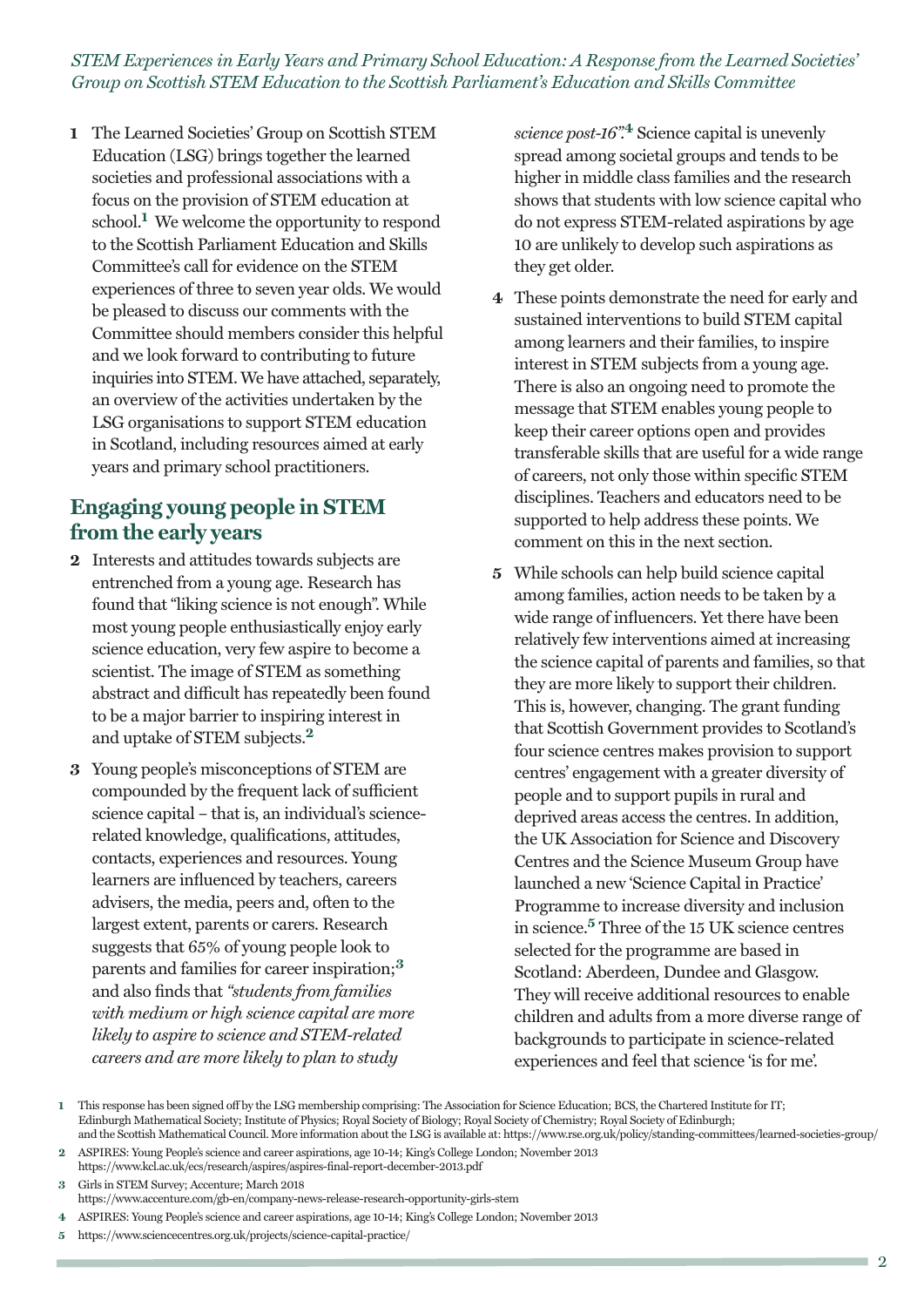### **Practitioners' contributions and support needs**

- **6** Teacher expertise has the greatest effect on student achievement. It is vital, therefore, that practitioners are supported to develop their own knowledge of STEM subjects and to deliver STEM education in an engaging, inspiring and, crucially, inclusive manner. However, it can be very challenging to provide early years and primary practitioners with the STEM support they need given the breadth of areas they are expected to cover and the focus demanded by other priorities.
- **7** The lack of confidence in STEM among early years professionals and primary teachers has been a perennial issue in Scotland. However, there is currently no requirement for those aspiring to become primary teachers to have any level of formal science qualification. In the LSG's recent response to the General Teaching Council for Scotland (GTCS) review of the Memorandum on Entry Requirements for Initial Teacher Education (ITE) Programmes in Scotland, we reiterated our view that ITE applicants should be expected to achieve at least one SCQF level 5 qualification in a science as a minimum requirement. **6**
- **8** *'Teaching Scotland's Future'* was clear on the need for science and mathematics to feature prominently in ITE programmes for primary teachers. **<sup>7</sup>** While the Scottish Government has reviewed the number of hours dedicated to literacy, numeracy, health and wellbeing, equality and data literacy in ITE programmes, this did not consider science. **<sup>8</sup>** In our response to the GTCS, the LSG recommended that the Scottish Government and GTCS should review the provision of science and mathematics within

ITE Primary Education programmes. The review should cover both the disciplinary content and pedagogy of science and mathematics.

**9** ITE is the starting point in practitioners' career development. It is therefore crucially important that they are able to access high-quality and continuous career-long professional learning (CLPL) covering both subject-specific knowledge and pedagogy. The CLPL surveys of practitioners undertaken by Education Scotland in June 2017 to inform implementation of the *STEM Education and Training Strategy***<sup>9</sup>** clearly show that of the various forms of CLPL, early years and primary practitioners most highly value the opportunity to work collegiately in their schools and clusters. However, time availability, staff shortages, difficulty obtaining supply cover, uneven provision, rurality and education authority budgetary pressures pose significant challenges to the uptake of CLPL. Through the STEM Education and Training Strategy, Education Scotland is developing a national level CLPL strategy for Scotland to streamline the support available. The *Professional Learning in STEM Grants Programme* was launched in October 2018 and awarded £187,000 in 2018/19 to a range of organisations, including learned scientific societies, **<sup>10</sup>** to build the STEM capacity and confidence of practitioners. **<sup>11</sup>** However, it remains unclear as to whether grant funding will be made available to support STEM CLPL in the current financial year. During the development of the programme the LSG has highlighted the need for sustained funding to support the required step-change in CLPL.

- **6** LSG response to GTCS review of the Memorandum om Entry Requirements for ITE Programmes in Scotland; December 2018 http://www.rse.org.uk/wp-content/uploads/2019/01/LSG\_GTCS\_ITE.pdf
- **7** Graham Donaldson, Teaching Scotland's Future: Report of a review of teacher education in Scotland; 2010
- https://www2.gov.scot/resource/doc/337626/0110852.pdf
- **8** Initial Teacher Education: Content Analysis; Scottish Government; May 2017 https://www.gov.scot/publications/initial-teacher-education-content-analysis-2017/
- **9** STEM Education and Training Strategy; Scottish Government; October 2017 https://www.gov.scot/publications/science-technology-engineering-mathematics-education-training-strategy-scotland/
- **10** IoP and RSC received grant funding in 2018/19
- **11** Enhancing Professional Learning in STEM: overview of grant funding 2018/19 https://education.gov.scot/improvement/Documents/STEMProfessionalLearningGrantsOverview2018\_19.pdf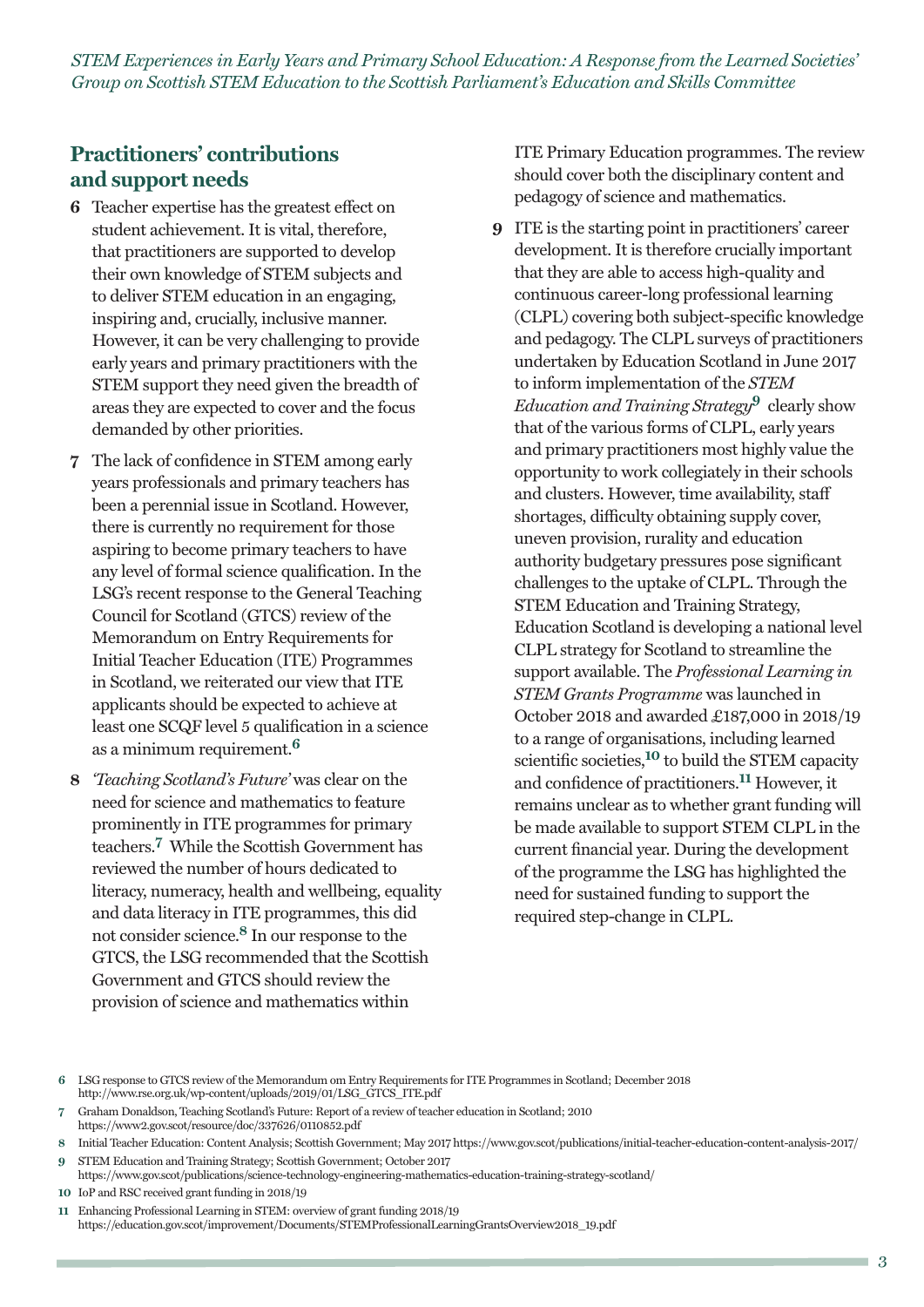**10** The *SSERC Primary Cluster Programme* has worked with clusters of primary school teachers within every local authority with the aim of raising their levels of confidence and expertise in STEM. School clusters identify a group of mentor-teachers in STEM who design and implement professional development for all teachers in their cluster. The recently completed independent evaluation shows that the programme has been extremely successful. **12** The report recommends sustaining and expanding the programme, particularly in the context that given their resource constraints, local authorities find it increasingly challenging to support schools' CLPL. This is needed to ensure that an even greater number of primary schools and teachers can benefit from SSERC CLPL and to maintain the legacy impact of the programme. Similarly, *Raising Aspirations in Science Education* (RAiSE), delivered and funded by The Wood Foundation, Scottish Government and Education Scotland, has worked with eight local authorities on a 4-year pilot basis. Primary science development officers are appointed in the local authorities to help develop the STEM confidence and competence of primary teachers through the creation of support networks that allow teachers and schools to mentor, collaborate and share learning. Evaluation to date again provides useful insight into what appears to be working to enhance science education in Scottish primary schools and where the challenges still lie. **<sup>13</sup>** On the basis that the full evaluation shows the programme to have been successful, again, the key issue will be sustaining it and broadening out access to it beyond the pilot local authorities.

#### **Gender equality**

- **11** As part of a holistic review of women in STEM, the RSE's *Tapping All Our Talents* 2018 report considered female participation in STEM from the early years. **<sup>14</sup>** It found that gender stereotypes continue to be used in curricula, materials, language, careers advice, policies and culture in schools and early years settings. There is evidence that gender biases can become ingrained as early as age six. Systemic change is required, moving away from single actions towards high-quality multiple, sustained interventions throughout the learner journey. A *'whole school'* approach is needed to embed and mainstream cultural change to achieve gender equality. This means that all strands of gender inequality should be tackled together; and not limited to girls and STEM.
- **12** Developed and led by the Institute of Physics, in partnership with Skills Development Scotland and Education Scotland, the *Improving Gender Balance Scotland* (IGBS) project has supported schools and early learning and child care centres to establish interventions to effect long-term cultural change with regard to gender stereotypes, unconscious bias and inequity. Whole school/ setting approaches were found to be most effective. **<sup>15</sup>** Following the pilot project's successful evaluation, the Scottish Government made a commitment to embed the learning from IGBS in to the practice of every school by 2022. Education Scotland has recently established a new gender balance and equalities team to lead this work.

**14** Tapping All Our Talents 2018; A progress review of women in STEM in Scotland; Royal Society of Edinburgh; November 2018 http://www.rse.org.uk/wp-content/uploads/2018/11/Women-in-STEM-report-2018\_final.pdf

**15** Improving Gender Balance Project Summary of Key Findings https://education.gov.scot/improvement/Documents/sci38-key-findings.pdf

m.

**<sup>12</sup>** Evaluation of the SSERC Primary Cluster Programme in Science and Technology; University of Glasgow Robert Owen Centre for Educational Change; March 2019 https://www.sserc.org.uk/wp-content/uploads/2019/04/SSERC-PCP-Final-Report-30-March-2019.pdf

**<sup>13</sup>** Raising Aspirations in Science Education Interim Evaluation Report; The Robert Owen Centre for Education Change; April 2018 https://www.thewoodfoundation.org.uk/wp-content/uploads/2018/05/RAiSE-Interim-Report-ROC-29April18.pdf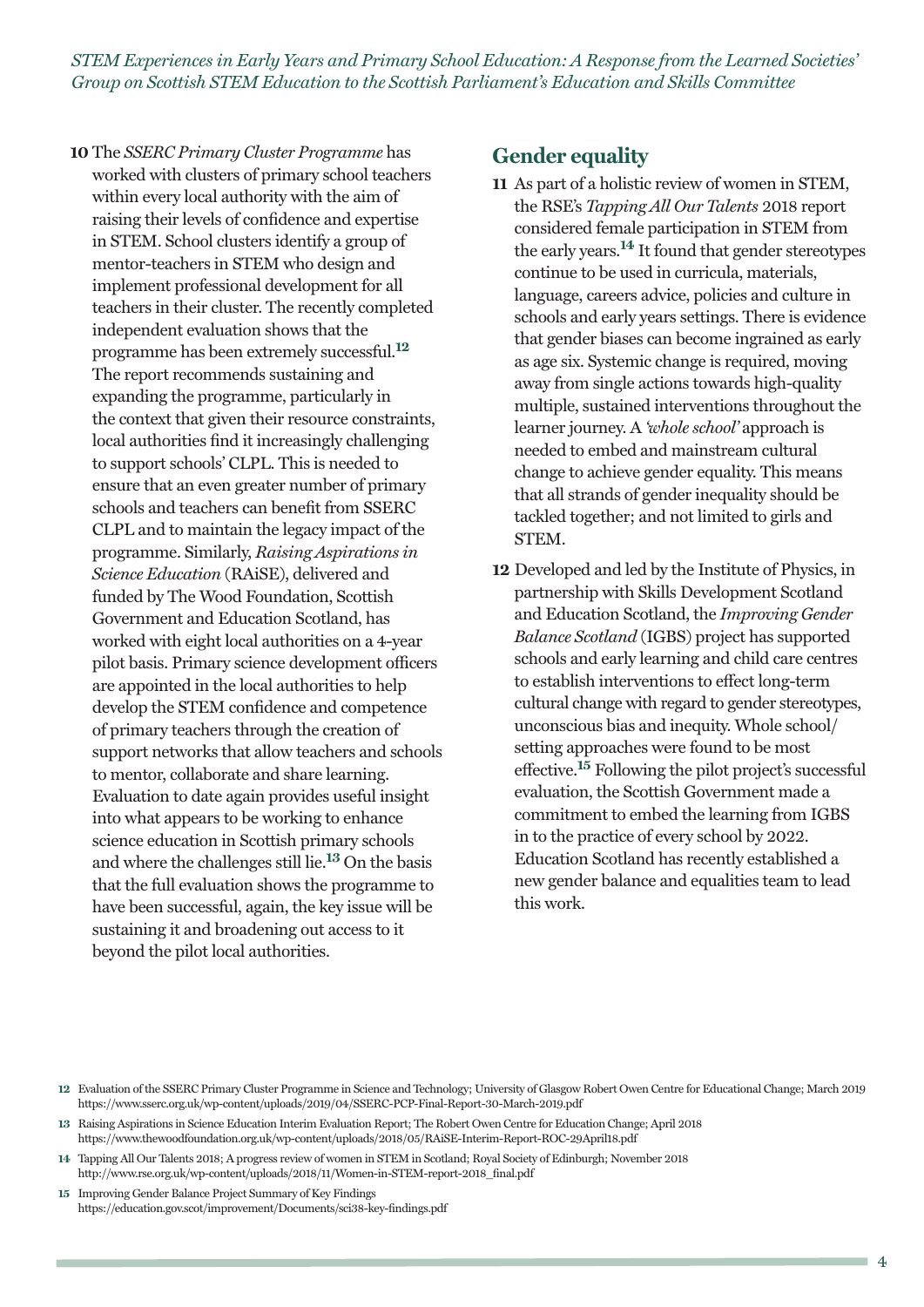#### **Resourcing of practical science**

**13** It is vitally important that learners at all ages are able to undertake science experimentation and practical work. This not only helps to engage learners, particularly young children in science, but also support their understanding of scientific concepts. In 2014, the LSG investigated the resourcing of practical science in Scottish primary and secondary schools. **<sup>16</sup>** The LSG undertook this work in order to investigate concerns that the level of resource for science in schools was diminishing and because it had been more than 10 years since data were gathered about the funding of science practical equipment in Scottish schools. As far as primary schools are concerned, key findings included that 58% of respondents felt they did not have sufficient equipment and consumables to deliver science practical work effectively; 52% said they did not have sufficient access to training on the use of science equipment and consumables; less than half felt they had enough of specific listed equipment in working order; 44% were dissatisfied with funding for science practical work; and 98% of respondents said their school had to draw on additional funding sources for practical activities, with parental sources being the most common for extra-curricular activities. Recognising the small sample size and the time that has elapsed, the Committee could return to the reports of the STEMEC**<sup>17</sup>** and SEEAG**<sup>18</sup>** Committees on STEM education which recommended that *the Scottish Government should commission further research to identify the requirements, including appropriate funding, to enable the adequate delivery of practical science.*

**<sup>16</sup>** The Resourcing of Science in Scottish Schools; the Learned Societies Group on Scottish Science Education; November 2014 https://www.rse.org.uk/cms/files/education/Learned%20Societies%20Science%20Education/LSG\_Pye\_Tait\_Summary.pdf

**<sup>17</sup>** Final Report of the STEM Education Committee (STEMEC); September 2016 https://www.gov.scot/publications/stemec-report-2016/

**<sup>18</sup>** Supporting Scotland's STEM Education and Culture; Science and Engineering Education Advisory Group report; 2012 https://www.gov.scot/publications/supporting-scotlands-stem-education-culture-science-engineering-education-advisory-group/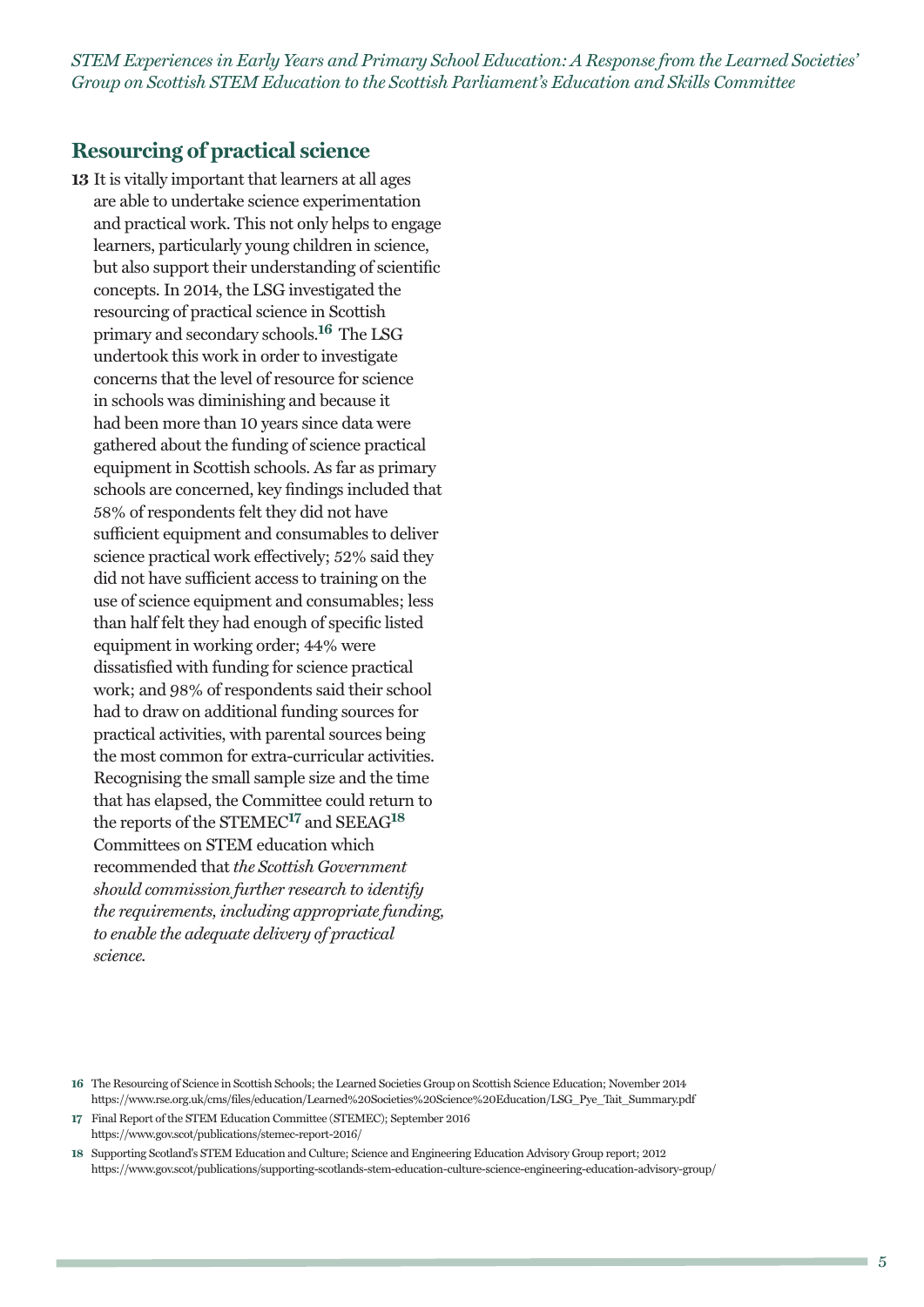# **Additional Information**

For further information about the Learned Societies' Group, contact its Secretariat, William Hardie (whardie@theRSE.org.uk)